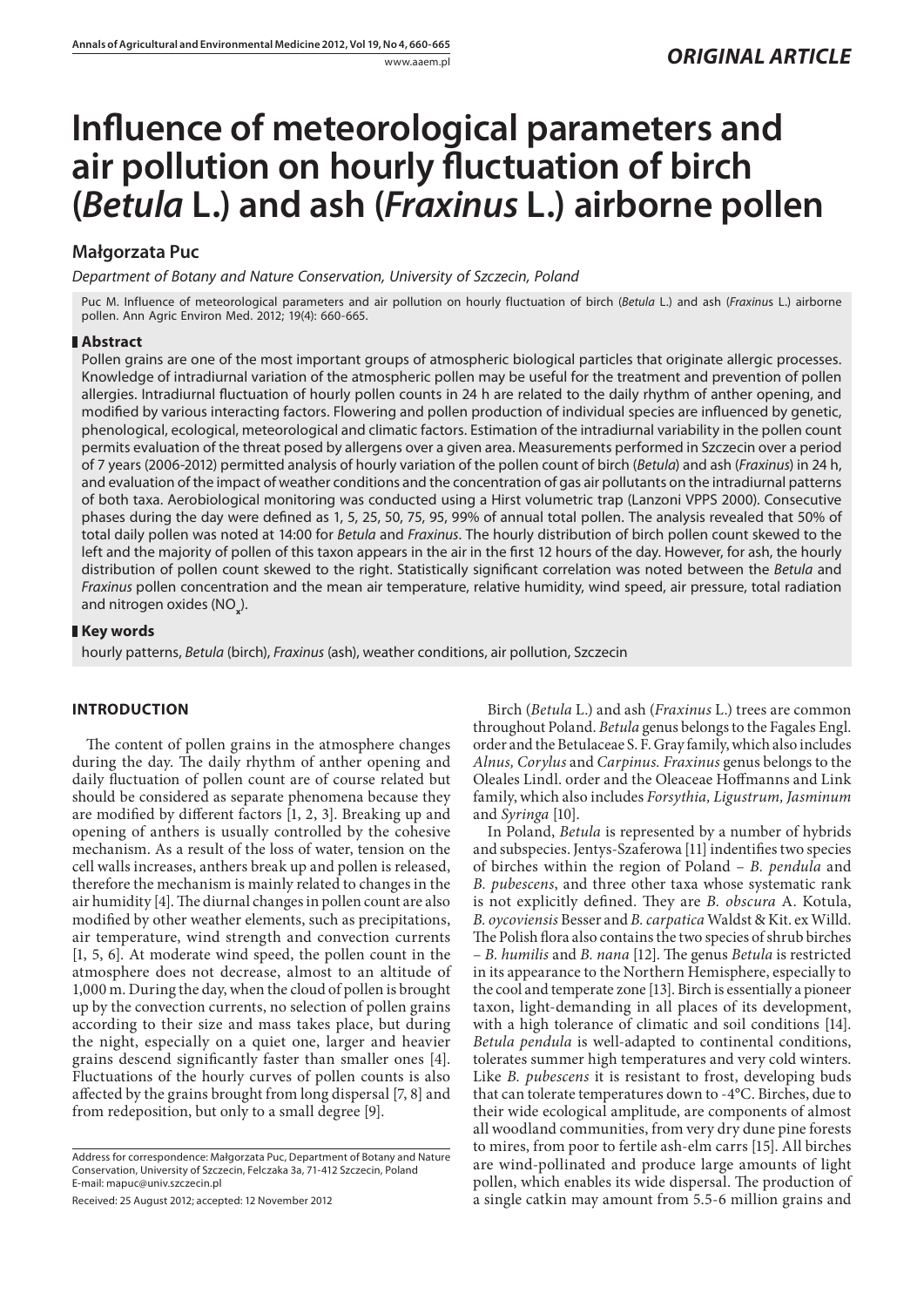Małgorzata Puc. Inuence of meteorological parameters and air pollution on hourly uctuation of birch (*Betula* L.) and ash (*Fraxinus* L.) airborne pollen

its average weight is 6.1<sup>-10</sup> g [4]. In Poland, *Betula* flowers from the second half of April almost to the end of May [16]. Production of pollen by birches is assumed to follow a twoyear-cycle. The beginning of pollination is closely related to the air temperature within the period of 40 days prior to the occurrence of pollen in the air [17].

Within the present-day boundaries of Poland, only *Fraxinus excelsior* is found; this genus is quite regularly distributed throughout the country. In the mountains, it rarely occurs over 800 m. It prefers the warm temperature climate of the European sub-oceanic area and it has a varied and quite wide tolerance of hydrological conditions, soil type and light conditions [18]. Ash is wind-pollinated and begins to flower in April and continues to flower almost to the end of May. *Fraxinus excelsior* can develop male, female and hermaphrodite flowers. Its pollen production is rather low, up to  $160,000$  pollen grains in an inflorescence  $[4, 16]$ .

Knowledge of intradiurnal variation patterns and meteorological influence is important for allergy patients and permits avoiding overexposure to allergens, therefore this should be taken into account when planning outdoors activities [19, 20]. Birch pollen is the most important agent causing pollinosis in Europe while ash pollen is rarely its cause, but the allergens of the pollen of *Betula* and *Fraxinus* show the cross-reactivity (an interaction between an antibody and an antigen closely related to the antigen that specifically stimulated synthesis of the antibody), which can enhance the allergy symptoms in persons allergic to the pollen of one of these taxa [19]. Pollinosis and allergic respiratory disorders of a population in a given geographical region are mainly determined by the presence and quantity of native plants causing allergy. In aerobiological studies, especially in the analysis of the hourly dynamics of pollen count, meteorological conditions are used to explain the shifts of hourly peak of pollen count and particular phases during 24 h. Weather parameters are known to affect the dispersion dynamics of particles of biological origin. The release and dispersal of pollen also depend on the microclimate, which explains the differences in the timing of flowering and occurrence of pollen in the air for the same species [21, 22].

Increasing concentrations of atmospheric pollutants, i.e. carbon oxides, sulphur dioxide, nitrogen oxides and particulate matter (PM) in industrialized regions and urban complexes intensify the risk of allergies. Subjects living in urban areas tend to be more affected by plant-derived respiratory disorders than those who live in rural areas. Separate effects of bioaerosols and gaseous air pollutions, as well as their synergistic effects, can aggravate respiratory allergy and other pulmonary diseases. Moreover,  $NO<sub>2</sub>$  and  $\mathrm{SO}_2^{\phantom{\dag}}$  can modify the structure of allergens [23].

The aim of this study was to analyse the hourly fluctuation in *Betula* and *Fraxinus* pollen count to evaluate the threat posed by the presence of pollen aeroallergens in a 24 h cycle, and to establish hourly correlations between pollen concentrations and weather factors. A unique objective of the study was analysis of a correlation between the hourly changes in the concentration of air pollutants and hourly uctuations in the pollen count within a 24 h cycle. Such a correlation leads to aggravation of symptoms of allergy to birch and ash pollen (adjuvant effect) in allergic persons.

#### **MATERIAL AND METHODS**

**Site and climate description.** Szczecin is located in northwest Poland, close to the Polish-German border, on the Oder River, south of the Szczecin Lagoon and Bay of Pomerania. The city is situated along the southwestern shore of Lake Dąbie, on both sides of the Oder and on several large islands between the western and eastern branches of the river. Within the city area there are synanthropic plants and trees introduced by man and also a primeval forest. The city has an abundance of green areas: parks and avenues – wide streets with trees planted in the islands separating traffic lanes and roundabouts. A part of the Szczecin Landscape Park, in the Bukowa forest, lies within Szczecin's boundaries  $[24]$ . The climate of the region is modified by the influence of marine polar (mP) air masses from above the Atlantic and the proximity of the Baltic Sea. The closeness to large water basins: Szczecin Lagoon, Lake Miedwie and the Odra river valley results in elevated air humidity in the area. The average relative humidity of air is 80%, while the maximum air humidity of 88% is noted in November, December and January, and the lowest of about 72% in April and May. The mean air temperature in Szczecin varies in the range 8-8.4 °C, with January being the coldest month (-1.1 °C) and July the hottest (17.7 °C) [25].

**Pollen, meteorological and air pollution data.** Analysis of the hourly pollen count was performed in Szczecin in the seasons of 2006-2012. For intradiurnal variations, only days with above average concentration of pollen seasons [26] and only days without precipitation were taken into consideration. A volumetric sampler of the Hirst type [27] was located at 21 m above ground level in the city centre (53°26'N, 14°32'E). Sampler drums were changed weekly, and the tapes cut into 48 mm segments representing the previous 7 days. In Szczecin, slides were examined along 4 longitudinal transects divided into 2 mm intervals. Pollen grains were identified and counted using a light microscope at the magnification  $\times$  400. Hourly concentrations were presented as the number of pollen grains per cubic meter per 1 h.

The meteorological and air pollution hourly data for the 7 years were provided by the Automatic Weather Station (Vaisala MAWS101, Helsinki, Finland), placed immediately adjacent to the volumetric sampler. The meteorological parameters taken into consideration in assessment of the effect of meteorological conditions on the airborne pollen were: wind speed, air pressure, relative humidity, average air temperature and total radiation. The air pollution data (mg/m3 ) analysed were the concentrations of sulphur dioxide, carbon oxide and nitrogen oxides.

**Graphical and statistical analysis.** Consecutive phases of the intradiurnal patterns were distinguished as starting with 1, 5, 25, 50, 75 and 99% of the 24 h sum of pollen of each taxon studied. Changes in the pollen count in 24 h (Fig. 1) were presented in the way proposed by Latałowa *et al.* [28].

The degree of correlation between particular meteorological parameters, air pollution and the concentration of *Betula* and *Fraxinus* pollen was analysed by non-parametric Spearman's correlations test. The distributions of the data were not normal (Shapiro-Wilk test), a statistical error risk was estimated at the significance level:  $\alpha = 0.05, 0.01$  and 0.001 using the Statistica ver. 10 [29].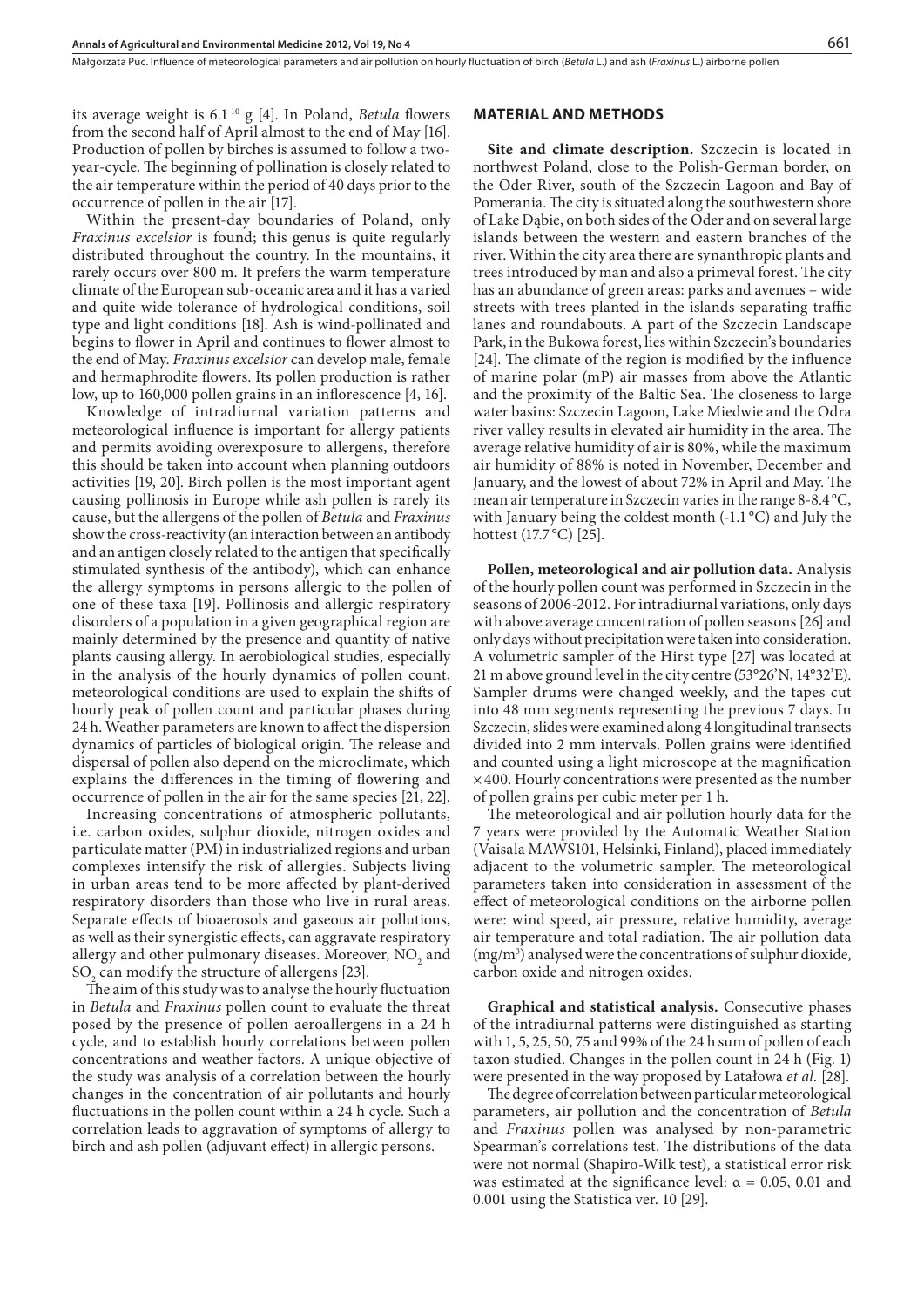### **RESULTS**

Intradiurnal variation. The diagrams of hourly changes in pollen count show the fluctuations in the pollen count with respect to the total 24 h sum (Fig. 1). The rate of changes in pollen count of both taxa determined by the lengths of particular phases was similar (Fig. 1). The main difference



Figure 1. Hourly dynamics diagrams of Betula and Fraxinus pollen; following stages of the average, cumulated sum of pollen per 24 h: (1) 1-5%, (2) 5-25%, (3) 25-50%, (4) 50% (vertical line), (5) 50-75%, (6) 75-95%, (7) 95-99%.  $\blacklozenge$  - peak of hourly value

was the extension of the initial phase (2) for *Fraxinus* and the main phase (3 and 4) for *Betula*. The distribution of hourly changes in birch pollen count was skewed to the left (skewness -0.41), the majority of pollen of this taxon appeared in the air in the first 12 h of the day. The distribution for ash pollen was different as it was weakly skewed to the right (skewness 0.21), and the main part of its pollen released in the afternoon hours, i.e. in the second part of the day. Phases (3) and (5) comprise 50% of daily total pollen. For Betula they last from 09:00-19:00 and for *Fraxinus* - from 11:00-19:00. In these hours, the hourly peaks of pollen count were observed and hence the threat caused by pollen allergens was the highest.

Analysis of intradiurnal variations in Betula and Fraxinus pollen count (Fig. 2, 3) have shown that from 09:00 onwards the pollen counts started to increase, generally peaking at around noon for birch and in the evening for ash. The values of standard deviations of hourly means (Fig. 2, 3) revealed very high hourly variation in pollen count on all days of measurements in the years 2006-2012. The variation in hourly mean concentrations was more pronounced for ash tree than for birch tree pollen.

Table 1. Spearman's rank correlation matrix for whole data set



Figure 2. Mean (± standard error) hourly distribution of Betula pollen counts over 24 h, expressed as percentages



Figure 3. Mean  $(\pm$  standard error) hourly distribution of Fraxinus pollen counts over 24 h, expressed as percentages

Meteorological influence. The pollen count values were found to show statistically significant correlations with the meteorological parameters taken into account. Spearman's correlation test was performed in order to identify the major variables likely to influence the dynamic of hourly concentrations (Tab. 1, 2, 3). Positive and statistically significant correlations were observed between the Betula and Fraxinus pollen count and the mean air temperatures, wind speed, total radiation and air pressure, while a significant negative correlations was found between the pollen count and relative humidity. The meteorological parameters analysed were also strongly positively mutually correlated, apart from relative humidity which was negatively correlated with the most of the other meteorological parameters. Also exceptional was a positive correlation between the air pressure and relative humidity.

|                        | <b>Betula</b> | Fraxinus | Wind<br>speed | Air<br>pressure | Mean tem. | Relative<br>humidity | Total<br>radiation | SO <sub>2</sub> | <b>NO</b> | NO <sub>2</sub> | CO      | NO <sub>x</sub> |
|------------------------|---------------|----------|---------------|-----------------|-----------|----------------------|--------------------|-----------------|-----------|-----------------|---------|-----------------|
| <b>Betula</b>          |               | $***+$   | $***+$        | $*** -$         | $***+$    | $***_$               | $***+$             | $*$ +           | $***+$    | $***+$          | $***+$  | $***+$          |
| Fraxinus               | $***+$        |          | $*_{+}$       | $***-$          | $***+$    | $***$                | $***+$             | $*_{+}$         | $***+$    | $*_{+}$         |         | $*_{+}$         |
| Wind speed             | $***+$        | $*$ +    |               | $***$           | $***+$    | $***-$               | $***+$             |                 | $***+$    | $\star_-$       |         |                 |
| Air pressure           | $***-$        | $***-$   | $***$         |                 | $***$     | $***+$               |                    | $\star_-$       |           | $***-$          | $***$   | $***-$          |
| Mean temp.             | $***+$        | $***+$   | $***+$        | $*** -$         |           | $***_$               | *** <sub>+</sub>   | $***+$          | $***+$    | $***+$          | $***+$  | $***+$          |
| Relat. humidity        | $***-$        | $**_-$   | $***_$        | $***+$          | $***$     |                      | $*** -$            | $*** -$         | $***-$    | $*$             | $***$   | $**$            |
| <b>Total radiation</b> | $***+$        | $***+$   | $***+$        |                 | $***+$    | $***-$               |                    | $***+$          | $***+$    | $***+$          | $*_{+}$ | $***+$          |
| SO <sub>2</sub>        | $*_{+}$       | $*_{+}$  |               | $\ast_-$        | $***+$    | $***_$               | *** <sub>+</sub>   |                 | $***+$    |                 | $***-$  | $***$           |
| <b>NO</b>              | $***+$        | $***+$   | $***+$        |                 | $***+$    | $*** -$              | $***+$             | $***+$          |           | $***+$          | $***+$  | $***+$          |
| NO <sub>2</sub>        | $***+$        | $*_{+}$  | $\ast_-$      | $***-$          | $***+$    | $\ast_-$             | $***+$             |                 | $***+$    |                 | $***+$  | $***+$          |
| CO                     | $***+$        |          |               | $***$           | $***+$    | $***$                | $*_{+}$            | $***-$          | $***+$    | $***+$          |         | $***+$          |
| NO <sub>x</sub>        | $***+$        | $*_{+}$  |               | $*** -$         | $***+$    | $***$                | *** <sub>+</sub>   | $**$            | $***+$    | $***+$          | $***+$  |                 |

p-value: \*p<0.05, \*\*p<0.01, \*\*\*p<0.001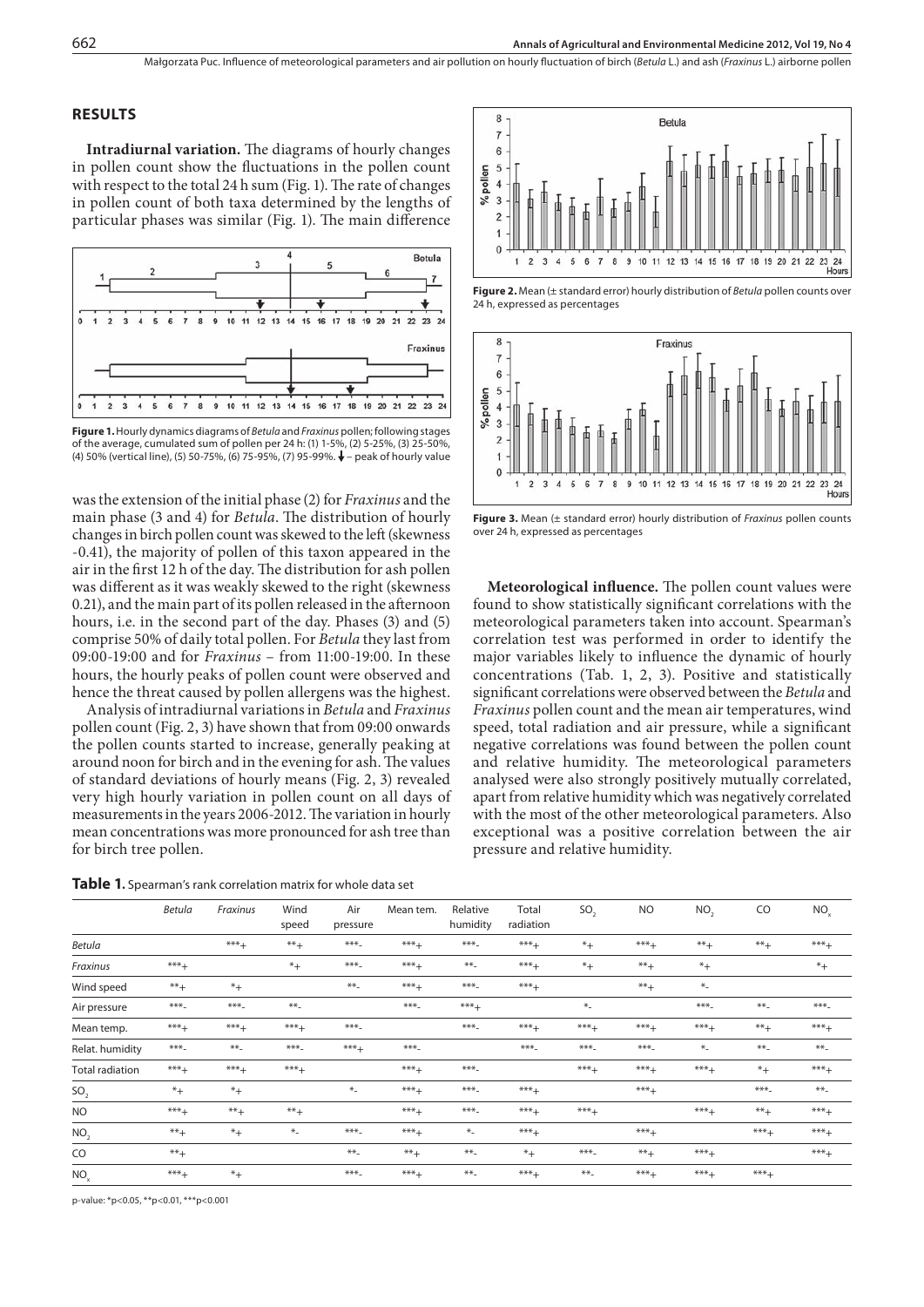Air pressure [hPa]

Małgorzata Puc. Inuence of meteorological parameters and air pollution on hourly uctuation of birch (*Betula* L.) and ash (*Fraxinus* L.) airborne pollen

Radiation <sub>total</sub>  $[W/m^2]$ 

**Table 2.** Correlation between the meteorological factors and hourly concentration of *Betula* pollen

Tem <sub>mean</sub>  $[^{\circ}C]$ 

Humidity [%]

|                | <b>Table 3.</b> Correlation between the meteorological factors and hourly<br>concentration of <i>Fraxinus</i> pollen |         |                       |         |                                                             |         |                 |     |                              |         |
|----------------|----------------------------------------------------------------------------------------------------------------------|---------|-----------------------|---------|-------------------------------------------------------------|---------|-----------------|-----|------------------------------|---------|
| Horus<br>[GMT] | $\ensuremath{\mathsf{Wind}}\xspace_{\mathsf{mean}}$<br>$\lceil m/s \rceil$                                           |         | Air pressure<br>[hPa] |         | $\mathsf{Tem}_{\mathsf{mean}}$<br>$\lceil{^{\circ}C}\rceil$ |         | Humidity<br>[%] |     | Radiation total<br>$[W/m^2]$ |         |
|                | April                                                                                                                | May     | April                 | May     | April                                                       | May     | April           | May | April                        | May     |
| 1:00           |                                                                                                                      |         |                       | $*_{+}$ | $*_{+}$                                                     | $*_{+}$ | $***-$          | $*$ | $^*+$                        |         |
| 2:00           | $*$                                                                                                                  |         | $*_{+}$               |         | $*_{+}$                                                     | $*_{+}$ | $*$             | $*$ | $*_{+}$                      | $*_{+}$ |
| 3:00           |                                                                                                                      |         | $* +$                 |         | $*_{+}$                                                     | $*_{+}$ | $*$             |     |                              |         |
| 4:00           |                                                                                                                      |         | $* +$                 | $*_{+}$ | $*_{+}$                                                     | $***+$  |                 | $*$ | $*_{+}$                      | $*$ +   |
| 5:00           |                                                                                                                      | $*$     |                       |         | $*_{+}$                                                     | $*_{+}$ | $*$             |     |                              |         |
| 6:00           |                                                                                                                      |         |                       |         | $*_{+}$                                                     |         | $*$             |     | $*_{+}$                      |         |
| 7:00           |                                                                                                                      | $*_{+}$ | $^*+$                 |         |                                                             | $*_{+}$ | $***$           | $*$ |                              |         |
| 8.00           |                                                                                                                      | $*_{+}$ | $*_{+}$               |         | $***+$                                                      | $***+$  | $***$           |     | $*_{+}$                      |         |

|       | April             | May            | April          | May         | April          | May               | April    | May      | April             | May       |
|-------|-------------------|----------------|----------------|-------------|----------------|-------------------|----------|----------|-------------------|-----------|
| 1:00  | $\ast_-$          | $\ast_-$       | $^{\ast\ast}+$ | $*$ +       | $*_{+}$        | $^{\ast\ast}+$    | $\ast$   | $\ast_-$ | $^\ast +$         | $^\ast +$ |
| 2:00  | $*$               |                | $^{\ast\ast}+$ | $*_{+}$     | $*_{+}$        | $^{\ast\ast}+$    | $*$      |          | $^\ast +$         | $*_{+}$   |
| 3:00  |                   |                | $^{\ast\ast}+$ | $^\ast +$   | $^\ast +$      | $^{\ast\ast}+$    |          |          | $^\ast +$         | $^\ast +$ |
| 4:00  |                   | $*_{+}$        | $^{\ast\ast}+$ | $^{\ast +}$ | $^{\ast\ast}+$ | $^{\ast\ast}+$    |          |          | $^\ast +$         | $*_{+}$   |
| 5:00  |                   | $*_{+}$        | $^\ast +$      | $^\ast +$   | $^\ast +$      | $^{\ast\ast}+$    | $\ast_-$ |          |                   |           |
| 6:00  | $***+$            |                | $*_{+}$        | $^\ast +$   | $** +$         | $***+$            | $***$    | $***$    |                   |           |
| 7:00  | $^{\ast\ast}{}^+$ | $*_{+}$        |                |             | $\ast_-$       | $*_{+}$           | $*$      |          | $*_{+}$           | $*_{+}$   |
| 8:00  | $*_{+}$           | $*_{+}$        | $^{\ast\ast}+$ |             |                | $*$ +             | $**_-$   | $**_-$   | $*$               |           |
| 9:00  | $*_{+}$           | $^\ast +$      | $^\ast +$      | $^\ast +$   |                | $^*+$             | $*$      | $\ast_-$ | $*_{+}$           | $*$ +     |
| 10:00 | $^{\ast}+$        | $^{\ast\ast}+$ | $^{\ast\ast}+$ | $^\ast +$   |                |                   | $*$      | $*$      | $^{\ast +}$       | $\ast_+$  |
| 11:00 | $^{\ast}+$        |                |                |             | $*_{+}$        |                   |          | $\ast_-$ |                   |           |
| 12:00 | $^{\ast}+$        |                |                |             | $^\ast +$      |                   |          |          |                   |           |
| 13:00 |                   | $*_{+}$        |                |             | $***+$         | $*_{+}$           |          |          |                   |           |
| 14:00 |                   |                |                |             | $^\ast +$      | $*$ +             | $**_-$   |          | $^{\ast\ast}+$    | $\ast_+$  |
| 15:00 |                   |                |                |             |                |                   |          |          | $^{\ast\ast}{}^+$ | $***+$    |
| 16:00 |                   |                |                |             | $*_{+}$        |                   |          |          |                   |           |
| 17:00 |                   |                |                |             | $^\ast +$      |                   |          |          |                   |           |
| 18:00 |                   |                |                |             | $^*+$          | $^{\ast\ast}{}^+$ | $*$      | $\ast_-$ |                   |           |
| 19:00 | $*$ +             |                |                |             |                | $*_{+}$           | $*$      |          |                   | $*$ +     |
| 20:00 | $^{\ast\ast}{}^+$ | $***+$         |                |             |                |                   | $*$      | $*$      |                   | $*$       |
| 21:00 | $\ast_-$          | $*_{+}$        |                |             |                |                   | $***$    | $**_-$   |                   |           |
| 22:00 | $^{\ast\ast}+$    | $^\ast +$      |                |             |                |                   | $*$      | $\ast$   | $*_{+}$           |           |
| 23:00 | $***-$            |                | $^{\ast +}$    | $*_{+}$     |                | $^\ast +$         |          |          |                   |           |
| 0:00  | $\cdot$ $\cdot$   | $*$            | $*$            |             |                | $^*+$             | $\ast_-$ |          |                   |           |
|       |                   |                |                |             |                |                   |          |          |                   |           |

p-value: \*p<0.05, \*\*p<0.01.

Horus [GMT] **Wind**  $[m/s]$ 

Table 2 and 3 give the results of the correlation analysis between the hourly meteorological parameters and pollen count recorded at each hour of the day in April and May. For *Betula*, the mean temperature was positively correlated with the pollen count between 01:00-06:00 and between 11:00- 18:00 in April, and between 23:00-09:00 in May. Moreover, in May the strength of this correlation was greater than in April. For *Fraxinus*, the mean temperature was positively correlated with pollen count for almost all hours of a day in April and May, except from 15:00-17:00.

The effect of relative humidity was the opposite to that of temperature. For *Betula* the correlations were negative between 05:00-10:00. and between 18:00-22:00 in both months. For *Fraxinus,* the correlation between the pollen count and relative humidity was noted from 01:00-10:00 and insignificantly more often in April than in May.

The correlation between the birch and ash pollen counts and the total radiation was similar for both taxa and for both months. For *Betula*, a positive correlation with air pressure was noted between 01:00-10:00 in both months, while for *Fraxinus* pollen counts this correlation was poorer and occurred fewer times during a 24 h period than for *Betula*.

Similarly, the correlation between the wind speed and *Fraxinus* pollen count was poorer and noted fewer times during a 24 h period than for *Betula.*

**Air pollutions correlation.** Tables 4 and 5 characterise the correlation between the hourly air pollution and pollen concentrations. The birch and ash pollen counts were mainly

| 4:00  |                 |            | $*_{+}$   | $^{\ast +}$ | $^\ast +$      | $^{\ast\ast}+$ |          | $\ast_-$ | $^\ast +$ | $\ast_+$ |
|-------|-----------------|------------|-----------|-------------|----------------|----------------|----------|----------|-----------|----------|
| 5:00  |                 | $\ast_-$   |           |             | $*_{+}$        | $\ast_+$       | $\ast_-$ |          |           |          |
| 6:00  |                 |            |           |             | $^{\ast}+$     |                | $*$      |          | $*_{+}$   |          |
| 7:00  |                 | $^\ast +$  | $*_{+}$   |             |                | $^\ast +$      | $***-$   | $\ast_-$ |           |          |
| 8:00  |                 | $*_{+}$    | $^\ast +$ |             | $^{\ast\ast}+$ | $** +$         | $***$    |          | $^*+$     |          |
| 9:00  | $\ast_+$        | $^{\ast}+$ | $***+$    | $***+$      | $***+$         | $^\ast +$      | $\ast_-$ | $\ast_-$ | $*_{+}$   | $*_{+}$  |
| 10:00 | $^{\ast\ast}+$  | $***+$     |           | $^\ast +$   | $^\ast +$      | $^\ast +$      | $\ast_-$ | $***-$   | $*$ +     |          |
| 11:00 | $^{\ast}+$      |            |           |             | $*_{+}$        | $*_{+}$        | $\ast_-$ |          |           | $*_{+}$  |
| 12:00 |                 |            |           |             |                |                |          |          |           |          |
| 13:00 |                 |            | $*_{+}$   |             | $^{\ast\ast}+$ | $^{\ast\ast}+$ |          |          |           |          |
| 14:00 |                 |            | $\ast$    |             | $***+$         |                |          |          |           |          |
| 15:00 |                 | $*$ +      | $*_{+}$   | $*_{+}$     | $^{\ast}+$     |                |          |          |           |          |
| 16:00 |                 |            |           |             |                |                |          |          |           |          |
| 17:00 |                 |            |           |             |                |                |          |          |           |          |
| 18:00 | $*_{+}$         |            |           | $^\ast +$   |                | $*_{+}$        |          |          | $*_{+}$   |          |
| 19:00 | $*$ +           |            |           | $*$ +       |                |                |          |          | $*_{+}$   |          |
| 20:00 | $^{\ast\ast}+$  |            | $*_{+}$   | $*_{+}$     | $^{\ast\ast}+$ | $*_{+}$        | $\ast_-$ | $\ast_-$ | $*_{+}$   |          |
| 21:00 | $^{\ast\ast}$ + | $^{\ast}+$ |           | $^\ast +$   | $^{\ast\ast}+$ | $*_{+}$        | $*$      | $*$      |           |          |
| 22:00 | $*_{+}$         | $^\ast +$  |           |             | $^{\ast\ast}+$ | $^{\ast\ast}+$ | $\ast_-$ |          |           |          |
| 23:00 | $*_{+}$         |            |           |             | $^{\ast\ast}+$ | $*_{+}$        |          |          |           |          |
| 0:00  |                 |            |           |             | $*_{+}$        | $*_{+}$        |          |          |           |          |
|       |                 |            |           |             |                |                |          |          |           |          |

p-value: \*p<0.05, \*\*p<0.01.

positively and statistically signicantly correlated with the concentration of air pollutants studied for the same period of the day. The exception is a correlation between the birch pollen count and the content of CO in the air, which was noted only between 06:00-08:00. As far as the aggravation of allergy symptoms was concerned, the greatest threat was related to the combined influence of pollen and nitrogen oxides; moreover, the pollen count was positively correlated with their concentration for most hours in a 24 h period. Positive and statistically significant correlations were observed also between the sulphur dioxide concentration and pollen count, for *Betula* between 05:00-11:00, for *Fraxinus* between 04:00-10:00.

#### **DISCUSSION**

Results concerning the hourly distribution of pollen count over 24 h collected in many countries have proved a great diversity in daily rhythms of pollination of anemophilous plants [1, 3, 5, 6, 30, 31, 32, 33]. The pollen count is determined by many factors, therefore observations of hourly patterns of its changes should be performed for many years and analysed from different aspects, in particular with regard to prophylaxis of allergic diseases.

Analysis of hourly distribution of pollen grains measured in the presented study has shown that peak counts of *Betula* and *Fraxinus* pollen occurred at around midday or in the afternoon. Perez-Badia et al. [30] have recorded for *Pinus*,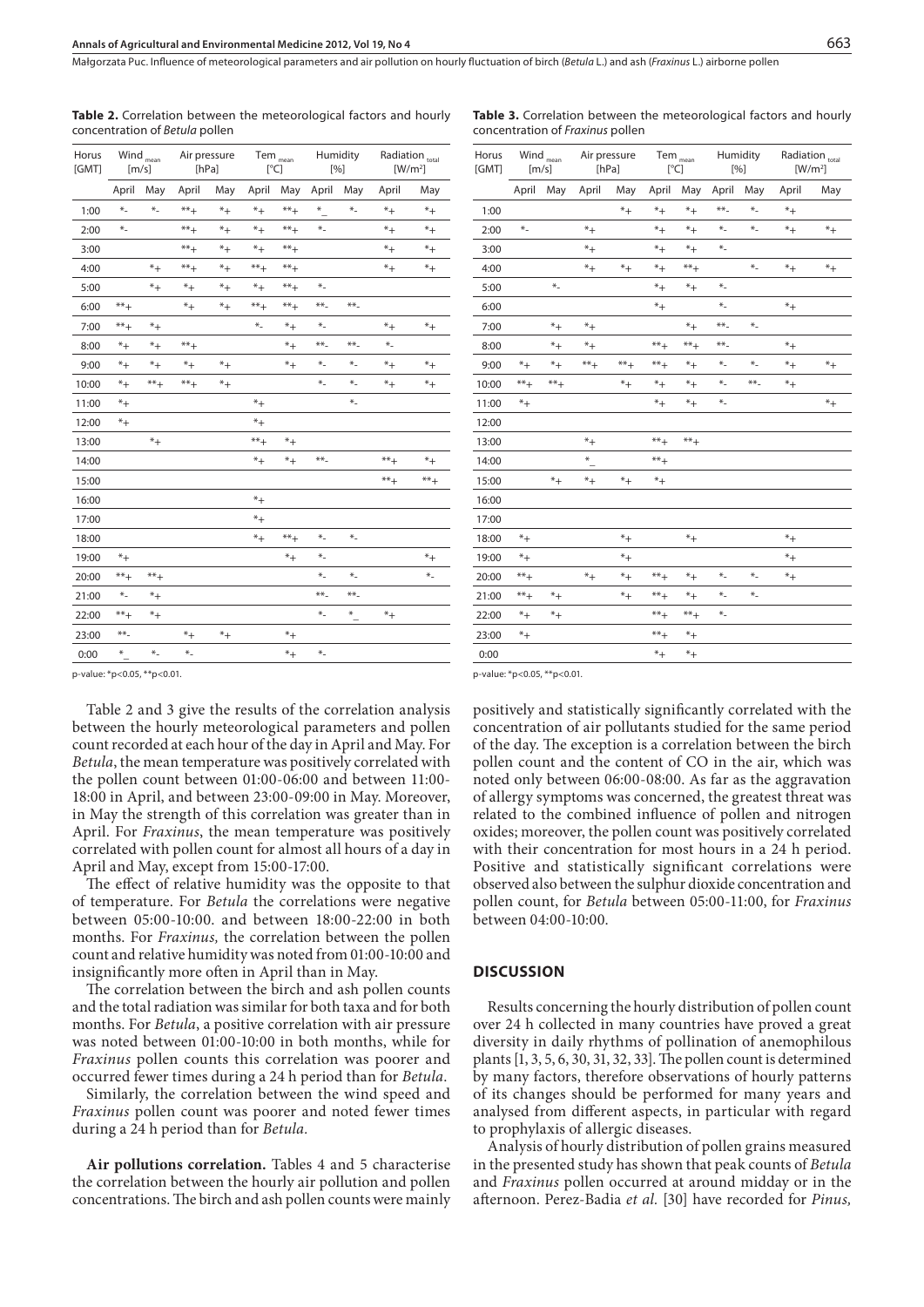Małgorzata Puc. Inuence of meteorological parameters and air pollution on hourly uctuation of birch (*Betula* L.) and ash (*Fraxinus* L.) airborne pollen

Horus

| Horus | SO <sub>2</sub> | <b>NO</b>      | NO <sub>2</sub>            | CO        | $NO_{\rm x}$   |
|-------|-----------------|----------------|----------------------------|-----------|----------------|
| [GMT] |                 |                | [ $\mu$ g/m <sup>3</sup> ] |           |                |
| 1:00  |                 |                | $*_{+}$                    |           | $^\ast +$      |
| 2:00  |                 |                |                            |           |                |
| 3:00  | $\ast_-$        |                |                            |           | $\ast_+$       |
| 4:00  |                 | $*$            | $\ast_+$                   |           |                |
| 5:00  | $^\ast +$       |                | $\ast_+$                   |           | $*$ +          |
| 6:00  | $^\ast +$       |                | $*_{+}$                    | $*_{+}$   | $*$ +          |
| 7:00  | $^\ast +$       |                |                            | $*$ +     | $^{\ast}+$     |
| 8:00  | $^{**}+$        |                | $*_{+}$                    | $^\ast +$ |                |
| 9:00  | $***+$          |                |                            |           | $*_{+}$        |
| 10:00 | $**$ +          | $*_{+}$        | $*_{+}$                    |           | $*$ +          |
| 11:00 | $^\ast +$       | $*_{+}$        | $^{\ast\ast}+$             |           | $***+$         |
| 12:00 |                 | $*_{+}$        | $*_{+}$                    |           | $^{\ast\ast}+$ |
| 13:00 | $\ast_-$        | $***+$         | $^\ast +$                  |           | $***+$         |
| 14:00 |                 | $^{\ast\ast}+$ | $\ast_+$                   |           | $^{\ast\ast}+$ |
| 15:00 |                 | $^{\ast\ast}+$ | $*_{+}$                    |           | $***+$         |
| 16:00 |                 |                |                            |           |                |
| 17:00 |                 | $*_{+}$        |                            |           | $*_{+}$        |
| 18:00 |                 | $***+$         |                            |           | $^*+$          |
| 19:00 |                 | $^\ast +$      |                            |           |                |
| 20:00 | $^\ast +$       | $*$            | $*_{+}$                    |           | $*$ +          |
| 21:00 |                 | $***+$         |                            | $*_{+}$   | $***+$         |
| 22:00 |                 |                |                            |           |                |
| 23:00 |                 | $*_{+}$        | $*$                        |           | $^*+$          |
| 0:00  |                 | $*_{+}$        | $*$                        |           | $*$ +          |
|       |                 |                |                            |           |                |

**Table 4.** Correlation between the air pollution factors and hourly concentration of *Betula* pollen

**Table 5.** Correlation between the air pollution factors and hourly concentration of *Fraxinus* pollen

| Horus | SO <sub>2</sub> | NO.       | NO <sub>2</sub>            | CO             | $NO_{x}$       |
|-------|-----------------|-----------|----------------------------|----------------|----------------|
| [GMT] |                 |           | [ $\mu$ g/m <sup>3</sup> ] |                |                |
| 1:00  | $***$           |           | $^\ast +$                  | $^{\ast\ast}+$ |                |
| 2:00  | $*$             |           | $*_{+}$                    | $^\ast +$      | $*_{+}$        |
| 3:00  |                 |           |                            |                |                |
| 4:00  | $^\ast +$       |           |                            | $\ast_+$       | $\ast_+$       |
| 5:00  | $*_{+}$         |           | $*_{+}$                    |                | $^*+$          |
| 6:00  | $*_{+}$         | $^\ast +$ |                            | $\ast_+$       |                |
| 7:00  | $^\ast +$       | $\ast_+$  | $^\ast +$                  |                | $\ast_+$       |
| 8:00  | $^{\ast\ast}+$  | $*$       | $^\ast +$                  |                | $^{\ast\ast}+$ |
| 9:00  | $^{\ast\ast}+$  | $**+$     | $***$                      |                | $***+$         |
| 10:00 | $*$             | $*$       | $**+$                      | $^{\ast\ast}+$ | $^{\ast\ast}+$ |
| 11:00 |                 |           | $*$ +                      | $\ast_-$       | $\ast_-$       |
| 12:00 |                 | $*_{+}$   | $*$ +                      |                | $*_{+}$        |
| 13:00 |                 | $***+$    | $^\ast +$                  | $*$            | $^{\ast\ast}+$ |
| 14:00 | $^\ast +$       |           |                            |                |                |
| 15:00 | $^{\ast\ast}+$  |           |                            |                |                |
| 16:00 |                 |           |                            |                |                |
| 17:00 |                 |           |                            |                | $\ast_+$       |
| 18:00 |                 | $^\ast +$ |                            | $^\ast +$      | $^{\ast +}$    |
| 19:00 |                 | $***+$    |                            | $^\ast +$      | $\ast_+$       |
| 20:00 | $\ast_+$        | $\ast_+$  | $^\ast +$                  | $\ast_+$       | $***+$         |
| 21:00 | $^{\ast\ast}+$  | $***+$    |                            | $***+$         | $\ast_+$       |
| 22:00 |                 | $\ast_+$  |                            |                |                |
| 23:00 |                 |           |                            |                | $^*+$          |
| 0:00  |                 |           | $*$ +                      | $^\ast +$      | $^\ast +$      |

p-value: \*p<0.05, \*\*p<0.01.

peak counts at noon, 14:00 and at 16:00. They explained the difference by the distance of pollen sources from the trap. Intradiurnal variation of airborne pollen is also related to the site of anemophilous plants occurrence in urban and rural areas. The maximum of pollen count within the 24 h period was observed to occur earlier in the rural areas than in the urban areas [34]. Irregular appearance of the periods of maximum birch pollen count within 24 h hinders the prophylactic procedures addressed to persons allergic to it. The reason for the differences in daily patterns of *Betula* and *Fraxinus* pollen count could be the direction and strength of wind [1].

A study of the intradiurnal variation of pollen count [30] has revealed 2 behaviour patterns: the first showed a single pollen count peak throughout the day reached between noon and 22:00, an the second was characterised by 2-3 peaks of pollen count. In Szczecin, *Betula* and *Fraxinus* pollen count variation can be assumed to represent the second behaviour pattern with 2-3 maxima of pollen count. Ribeiro *et al*. [20], who analysed the average hourly airborne concentration dynamics of the pollen types, distinguished 3 different groups: 1) pollen with only one diurnal maximum count in the

morning or in the afternoon;

2) pollen with a regular pattern during every hour in the day; 3) pollen with 2 diurnal maxima

e hourly pattern for *Betula* and *Fraxinus* in Szczecin indicates that these 2 taxa belong to group 3.

The strong correlations between intradiurnal pollen count and meteorological factors, in particular with air temperature, relative humidity and wind speed, have been P-value: \*p<0.05, \*\*p<0.01.

confirmed by many authors  $[6, 20, 26, 30, 31, 34]$ . The speed of the wind influences the horizontal dispersion of particles and affects the hourly distribution of pollen concentration [30]. The studies performed in Szczecin proved that the wind speed is statistically significantly correlated, not only with the hourly pollen count of birch and ash, but also with the other weather elements analysed, which additionally strengthens the correlation between these elements.

Hourly peaks of pollen counts for birch and ash coincided with the highest temperatures and lowest relative humidity. The same relations have been found for many taxa, for example, for Chenopodiaceae, *Populus*, *Quercus* [30] and for Poaceae [31]. Muñoz Rodriguez *et al*. [31] have shown that the presence of many peaks of pollen counts in an hourly grass pattern caused by the influence of weather elements before and during flowering. On the basis of the observations performed in Turku, Käpylä [1], an elevated pollen count of birch tree at night was reported. This phenomenon can be accounted for by an increase in the air temperature and a decrease in relative humidity. An increased level of birch pollen count at night has also been reported by Kasprzyk *et al.* [2].

Atmospheric gas pollution can induce aggravation of symptoms of birch and ash pollen allergy in pollen season of these taxa. Dominguez-Vilches *et al.* [33] have observed aggravation of pollinosis symptoms at high hourly pollen and increased content of solid particles in the air. Cariñanos *et al.* [32] have evidenced that the hourly maxima of pollen count often coincide with increased content of non-biological particles in the air, which causes frequent and long-lasting allergy symptoms.